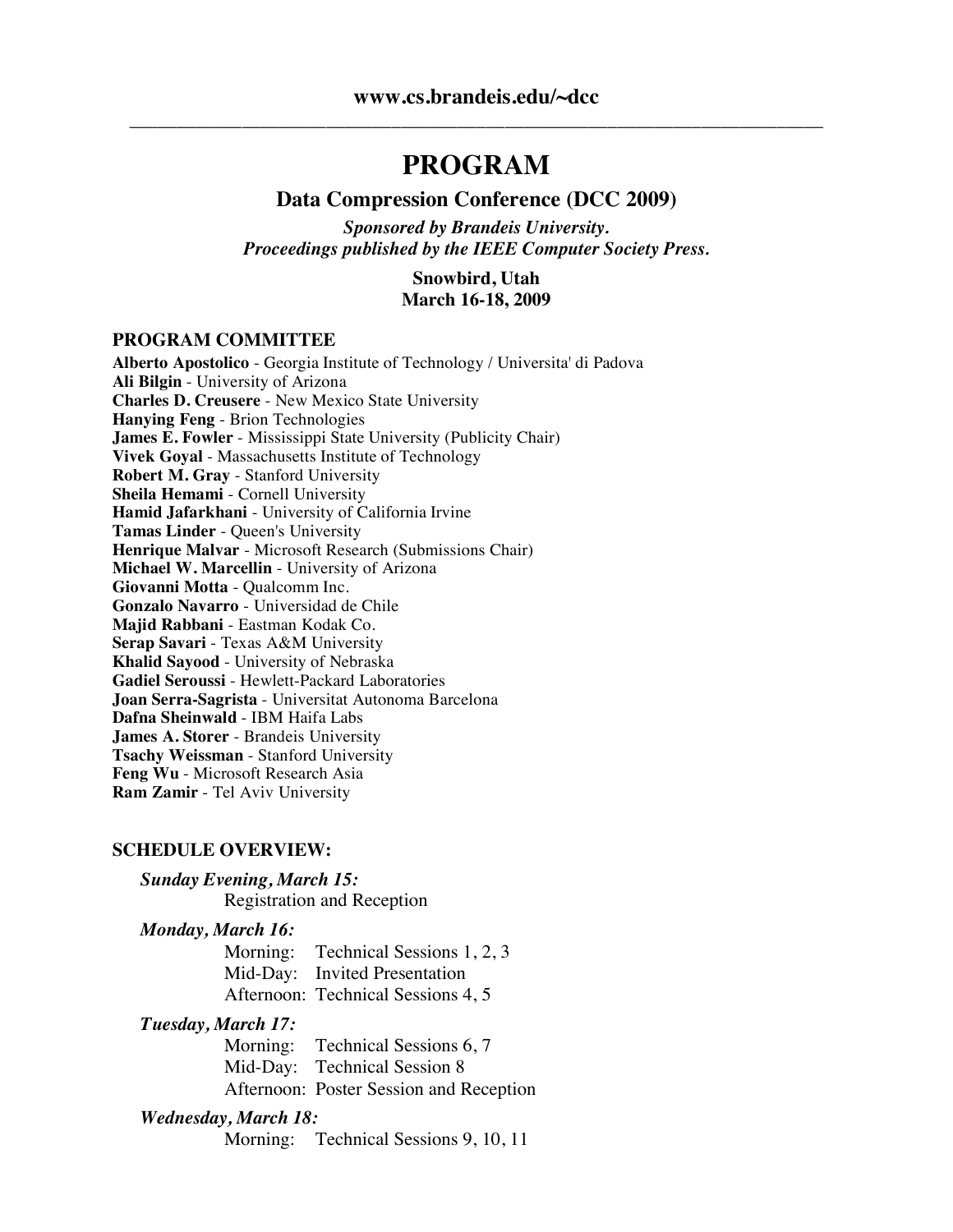#### **SUNDAY EVENING**

Registration / Reception, 7:00-10:00pm (Golden Cliff Room)

## **MONDAY MORNING**

| <b>SESSION 1</b>                                                            |  |
|-----------------------------------------------------------------------------|--|
|                                                                             |  |
| Serap A. Savari                                                             |  |
| Texas A&M University                                                        |  |
|                                                                             |  |
| Travis Gagie, Marek Karpinski <sup>†</sup> , and Yakov Nekrich <sup>†</sup> |  |
| University of Eastern Piedmont, 'University of Bonn                         |  |
|                                                                             |  |
| Joaquin Adiego, Miguel A. Martinez-Prieto, and Pablo de la Fuente           |  |
| Universidad de Valladolid                                                   |  |
| 9:00am: Guaranteed Synchronization of Huffman Codes                         |  |
|                                                                             |  |
| Marek Tomasz Biskup and Wojciech Plandowski                                 |  |
| University of Warsaw                                                        |  |
|                                                                             |  |
| Martin Burtscher and Paruj Ratanaworabhan <sup>†</sup>                      |  |
| University of Texas at Austin, 'Cornell University                          |  |
| <b>Break:</b> 9:40am - 10:00am                                              |  |
| <b>SESSION 2</b>                                                            |  |
|                                                                             |  |
| Guoqiang Zhang, Janusz Klejsa, and W. Bastiaan Kleijn                       |  |
| KTH - Royal Institute of Technology                                         |  |
|                                                                             |  |
| Tal A. Beery and Ram Zamir                                                  |  |
| Tel Aviv University                                                         |  |
| <b>10:40am:</b> Optimization of Correlated Source Coding                    |  |
|                                                                             |  |
| Jaspreet Singh, Ankur Saxena, Kenneth Rose, and Upamanyu Madhow             |  |

**Break:** 11:00am - 11:20am

University of California, Santa Barbara

| 11:20am: The Posterior Matching Feedback Scheme                                   |
|-----------------------------------------------------------------------------------|
|                                                                                   |
| Ofer Shayevitz and Meir Feder <sup>†</sup>                                        |
| University of California, San Diego, <sup>†</sup> Tel Aviv University             |
|                                                                                   |
| O. Y. Bursalioglu, M. Fresia <sup>†</sup> , G. Caire, and H. V. Poor <sup>†</sup> |
| University of Southern California, Princeton University                           |
| 12:00noon: Analog Joint Source Channel Coding                                     |
|                                                                                   |
| Yichuan Hu, Javier Garcia-Frias, and Meritxell Lamarca <sup>†</sup>               |
| University of Delaware, <sup>†</sup> Technical University of Catalonia (UPC)      |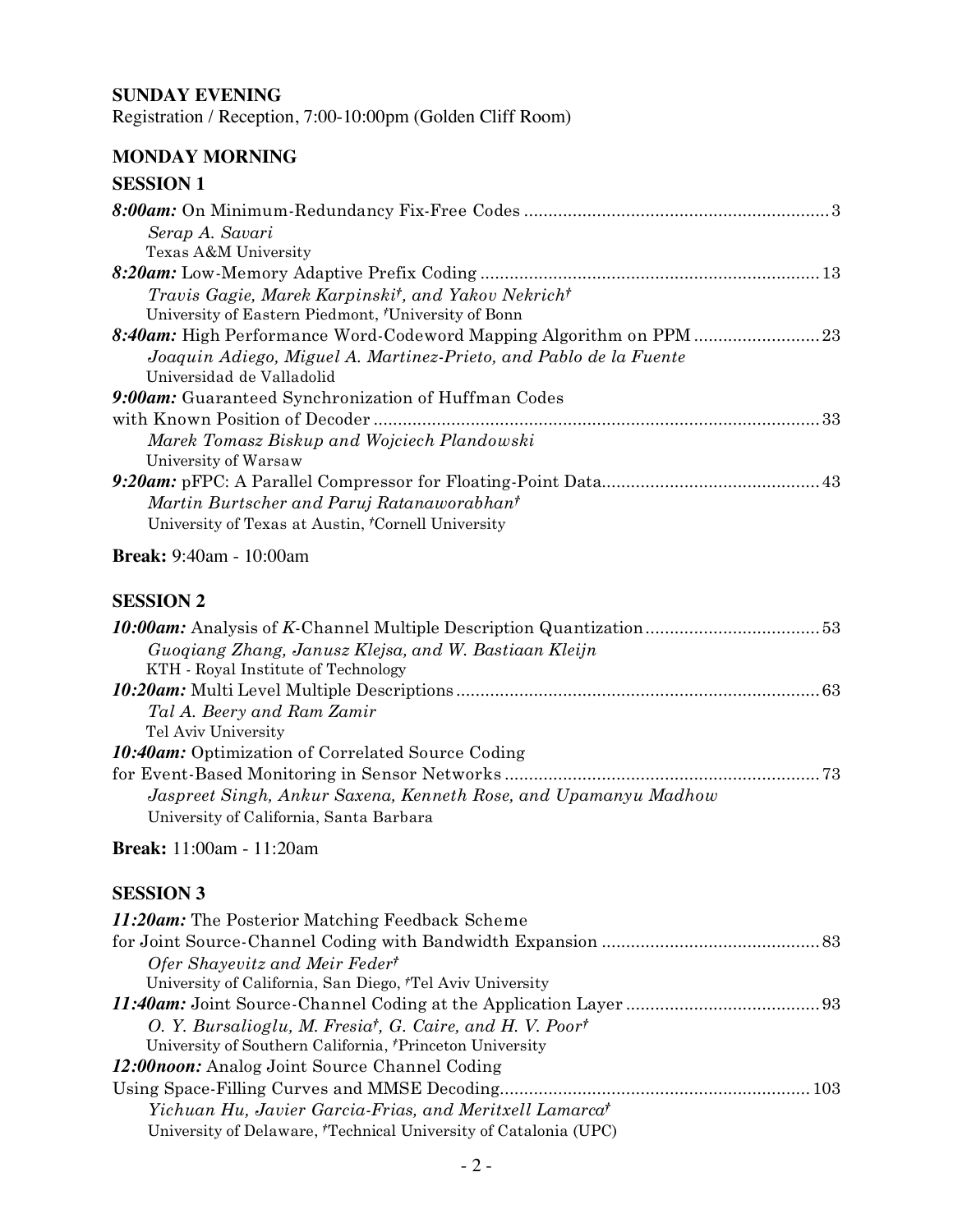#### **Lunch Break:** 12:20pm - 2:30pm

#### **MONDAY MID-DAY INVITED PRESENTATION**

2:30pm - 3:30pm

## **Sparse Signal Recovery, Compression, and Communication**

*Vivek Goyal, MIT*

Sparsity has become a pervasive theme in signal processing and has recently led to wholesale reexamination of data acquisition methods. Specifically, the central result in compressed sensing is that an approximately-sparse signal can be estimated well from a surprisingly small number of randomized measurements, through the use of a convex optimization procedure. This overturns conventional ideas about sample density and resolution. In addition to reviewing the development of compressed sensing, this talk will focus on the acquisition of (exactly) sparse signals and how this relates to compression and communication. Through recent results on recovering the sparsity pattern of a signal, we explain the performance of common convex optimization and greedy reconstruction techniques relative to both optimal and computationallytrivial methods. Applications and extensions of these ideas for random access communication are also discussed.

**Break:** 3:30 - 4:00pm

#### **MONDAY AFTERNOON**

| 4:00pm: Analysis on Rate-Distortion Performance of Compressive Sensing               |
|--------------------------------------------------------------------------------------|
|                                                                                      |
| Feng Wu, Jingjing Fu <sup>†</sup> , Zhouchen Lin, and Bing Zeng <sup>†</sup>         |
| Microsoft Research Asia, <sup>†</sup> Hong Kong University of Science and Technology |
|                                                                                      |
| Xiaolin Wu, Xiangjun Zhang, and Jia Wang <sup>†</sup>                                |
| McMaster University, 'Shanghai JiaoTong University                                   |
| <b>4:40pm:</b> $l_1$ Compression of Image Sequences                                  |
|                                                                                      |
| Joachim Dahl, Jan Østergaard <sup>†</sup> , Tobias Lindstrøm Jensen <sup>†</sup> ,   |
| and Søren Holdt Jensen <sup>†</sup>                                                  |
| Anybody Technology A/S, <sup>†</sup> Aalborg University                              |
| <b>Break:</b> $5:00 - 5:20 \text{pm}$                                                |
| <b>SESSION 5</b>                                                                     |
|                                                                                      |
| David M. Chen, Sam S. Tsai, Vijay Chandrasekhar, Gabriel Takacs,                     |
| Jatinder Singht, and Bernd Girod                                                     |
| Stanford University, 'Deutsche Telekom Inc.                                          |
|                                                                                      |
| Slobodan Vucetic, Vladimir Coric, and Zhuang Wang                                    |
| Temple University                                                                    |
| 6:00pm: Overlapped Tiling for Fast Random Oblique Plane Access                       |
|                                                                                      |
| Zihong Fan, Antonio Ortega, and Cheng-hao Chien                                      |
| University of Southern California, <sup>†</sup> California Institute of Technology   |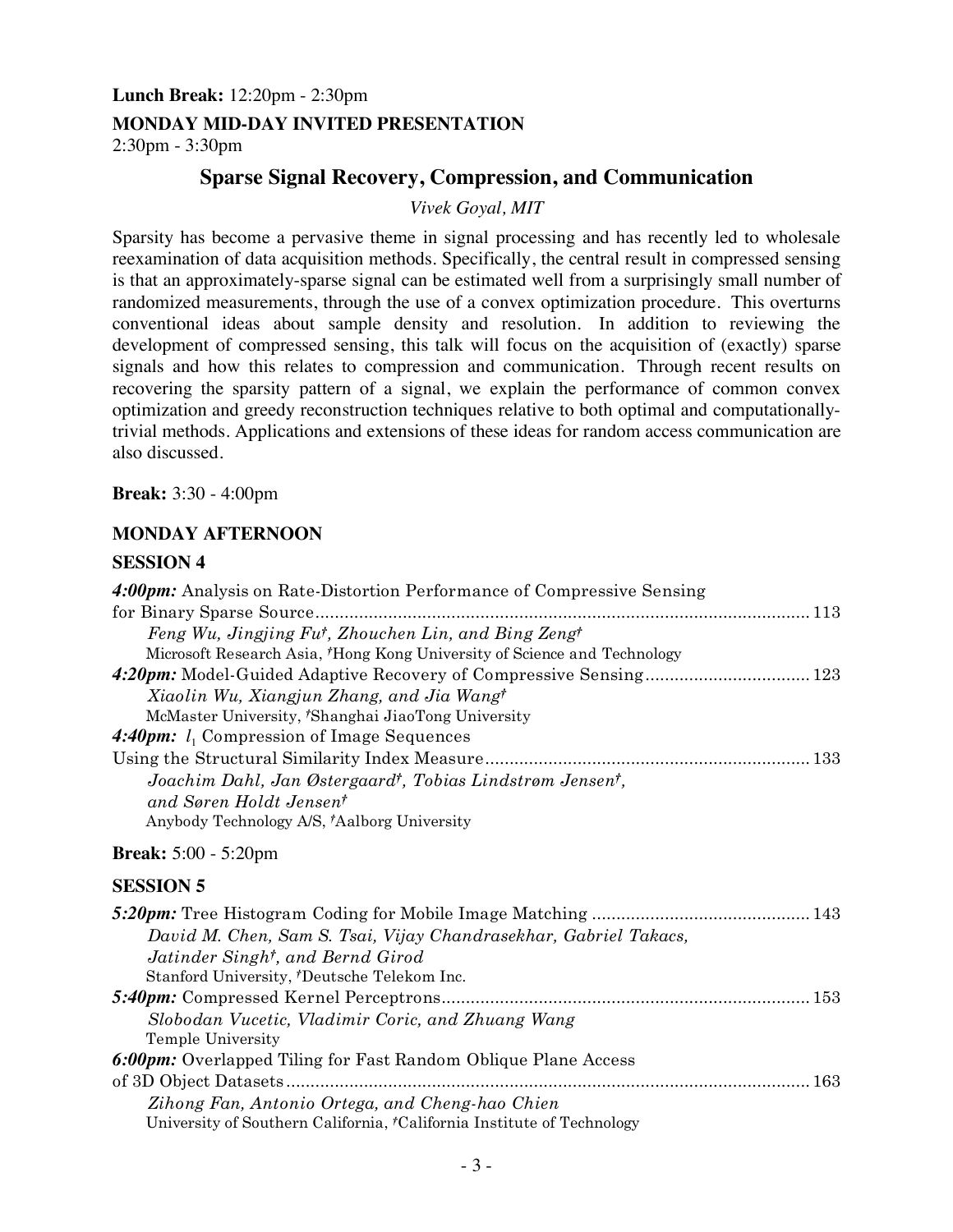## **TUESDAY MORNING**

| 8:00am: Probing the Randomness of Proteins by Their Subsequence Composition173                         |
|--------------------------------------------------------------------------------------------------------|
| Alberto Apostolico <sup>†</sup> , <sup>†</sup> and Fabio Cunial <sup>†</sup>                           |
| <i>†</i> Università di Padova, <i>†</i> Georgia Tech                                                   |
| 8:20am: Source Coding Scheme for Multiple Sequence Alignments 183                                      |
| Pavol Hanus, Janis Dingel, Georg Chalkidis, and Joachim Hagenauer                                      |
| Technische Universität München, Germany                                                                |
| 8:40am: Linear Suffix Array Construction by Almost Pure Induced-Sorting  193                           |
| Ge Nong, Sen Zhangt, and Wai Hong Chant                                                                |
| Sun Yat-Sen University, 'SUNY College at Oneonta, 'Hong Kong Baptist University                        |
|                                                                                                        |
| Dana Shapira                                                                                           |
| Ashkelon Academic College                                                                              |
|                                                                                                        |
| Demijan Klinc, Carmit Hazay <sup>†</sup> , Ashish Jagmohan <sup>‡</sup> , Hugo Krawczyk <sup>‡</sup> , |
| and Tal Rabin <sup>#</sup>                                                                             |
| Georgia Institute of Technology, <i>†Bar-Ilan University</i> , <i>†BM T.J.</i> Watson Research Labs    |
| <b>Break:</b> 9:40am - 10:20am                                                                         |
| <b>SESSION 7</b>                                                                                       |
| <i><b>10:20am:</b></i> Compressive-Projection Principal Component Analysis                             |

| <b>10:20am:</b> Compressive-Projection Principal Component Analysis        |  |
|----------------------------------------------------------------------------|--|
|                                                                            |  |
| James E. Fowler                                                            |  |
| Mississippi State University                                               |  |
| <b>10:40am:</b> Clustered Reversible-KLT for Progressive Lossy-to-Lossless |  |
|                                                                            |  |
| Ian Blanes and Joan Serra-Sagristà                                         |  |
| Universitat Autònoma Barcelona                                             |  |
|                                                                            |  |
| Emrah Akyol and Kenneth Rose                                               |  |
| University of California, Santa Barbara                                    |  |
| 11:20am: Wavelet Image Two-Line Coder for Wireless Sensor Node             |  |
|                                                                            |  |
| Stephan Rein, Stephan Lehmann, and Clemens Gühmann                         |  |
| Technische Universität Berlin                                              |  |
| <i>11:40am:</i> An Adaptive Sub-Sampling Method for In-memory Compression  |  |
|                                                                            |  |
| Didem Unat, Theodore Hromadka III, and Scott B. Baden                      |  |
| University of California, San Diego                                        |  |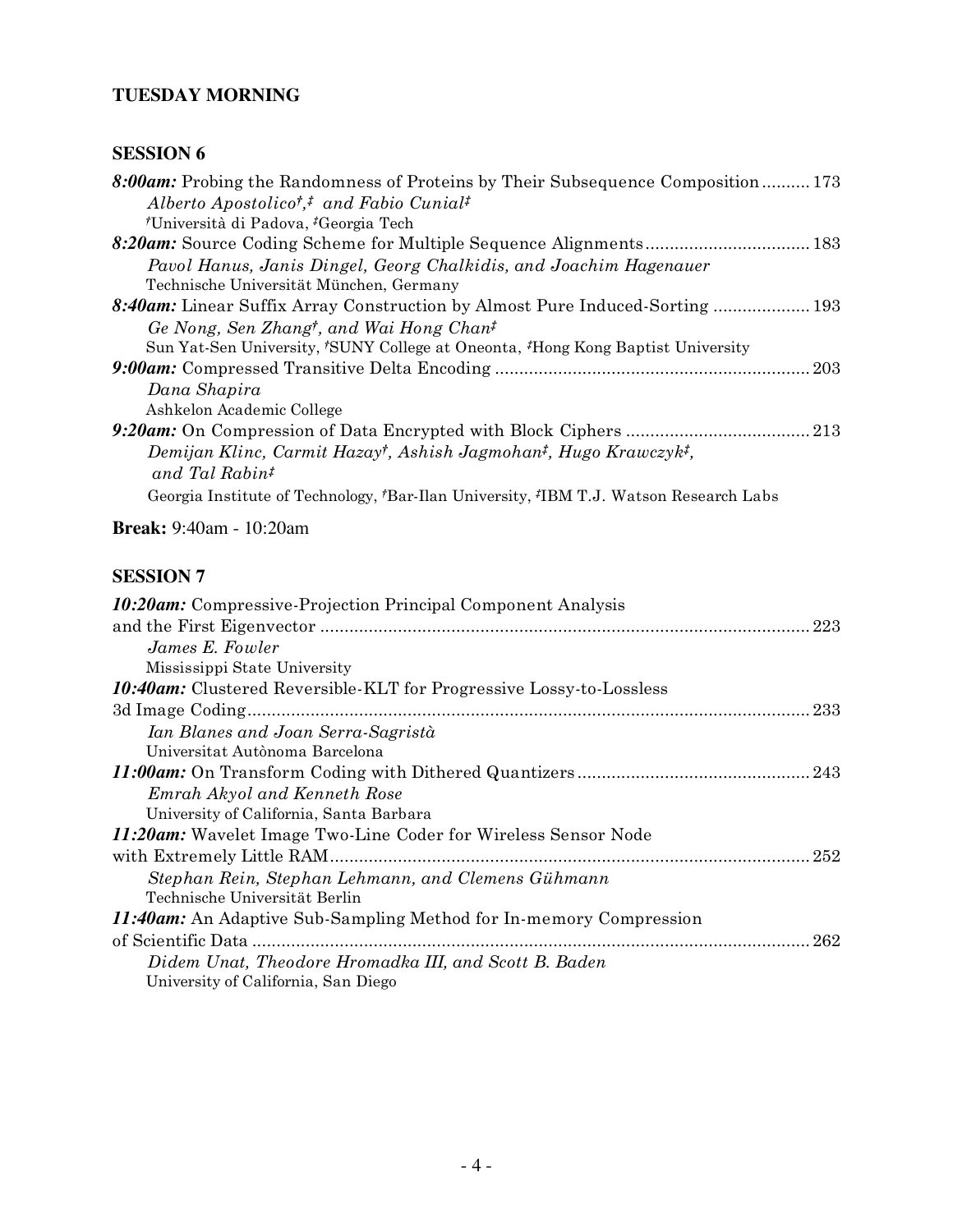## **TUESDAY MID-DAY**

## **SESSION 8**

| 2:00pm: Bits in Asymptotically Optimal Lossy Source Codes                                        |
|--------------------------------------------------------------------------------------------------|
|                                                                                                  |
| Robert M. Gray and Tamás Linder <sup>†</sup>                                                     |
| Stanford University, 'Queens University                                                          |
| 2:20pm: Communicating the Difference of Correlated Gaussian Sources over a MAC  282              |
| Rajiv Soundararajan and Sriram Vishwanath                                                        |
| University of Texas at Austin                                                                    |
| 2:40pm: An Implementable Scheme for Universal Lossy Compression                                  |
|                                                                                                  |
| Shirin Jalali <sup>†</sup> , Andrea Montanari <sup>†</sup> , and Tsachy Weissman <sup>†, ‡</sup> |
| 'Stanford University, <sup>*</sup> Technion                                                      |
| 3:00pm: Low Bit Rate Vector Quantization of Outlier Contaminated Data                            |
|                                                                                                  |
| Ioan Tabus and Adriana Vasilache <sup>†</sup>                                                    |
| Tampere University of Technology, Nokia Research Center                                          |
|                                                                                                  |
| Sebastian Steger and Thomas Richtert                                                             |
| University of Technology, Berlin, University of Stuttgart                                        |

**Break:** 3:40pm - 4:00pm

## **TUESDAY AFTERNOON POSTER SESSION AND RECEPTION**

4:00-7:00pm

In the Golden Cliff Room

(Titles are listed at the end this program; abstracts of each presentation appear in the proceedings.)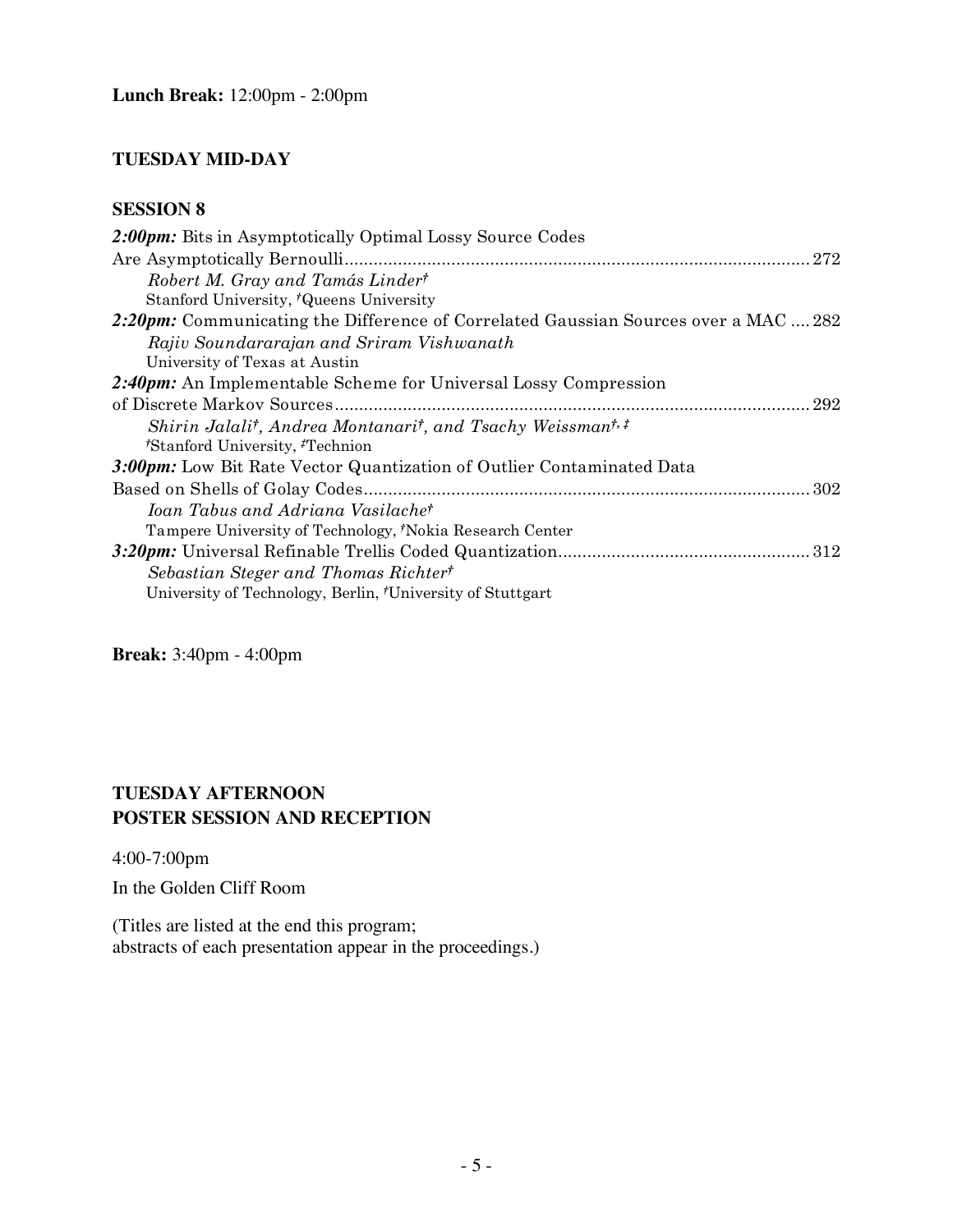## **WEDNESDAY MORNING**

## **SESSION 9**

| 8:00am: Implementation of an Incremental MDL-Based Two Part Compression                                                                                               |  |
|-----------------------------------------------------------------------------------------------------------------------------------------------------------------------|--|
|                                                                                                                                                                       |  |
| T. Stephen Markham, Scott C. Evans, Jeremy Impson <sup>†</sup> , and Eric Steinbrecher <sup>†</sup><br>General Electric Global Research, <sup>†</sup> Lockheed Martin |  |
| 8:20am: Lossy to Lossless Spatially Scalable Depth Map Coding                                                                                                         |  |
|                                                                                                                                                                       |  |
| Lorenzo Cappellari, Carlos Cruz-Reyes <sup>†</sup> , Giancarlo Calvagno,                                                                                              |  |
| and Jarkko Karit                                                                                                                                                      |  |
| University of Padova, <sup>†</sup> Universitat Rovira I Virgili, <sup>‡</sup> University of Turku                                                                     |  |
|                                                                                                                                                                       |  |
| Daniele Cerra <sup>†</sup> and Mihai Datcu <sup>†,‡</sup><br>Remote Sensing Technology Institute, <sup>†</sup> Télécom Paris                                          |  |
|                                                                                                                                                                       |  |

#### **Break:** 9:00am - 9:20am

# **SESSION 10**<br>0.20am Com

| <u>DIDDI OI 1 1 0</u>                                                                                                                                     |     |
|-----------------------------------------------------------------------------------------------------------------------------------------------------------|-----|
| 9:20am: Compression-Induced Rendering Distortion Analysis for Texture/Depth                                                                               |     |
|                                                                                                                                                           |     |
| Yanwei Liu <sup>†</sup> , Siwei Ma <sup>†</sup> , Qingming Huang, Debin Zhao <sup>‡</sup> , Wen Gao <sup>†</sup> ,<br>and Nan Zhang <sup>†</sup>          |     |
| Chinese Academy of Sciences, 'Peking University, 'Harbin Institute of Technology                                                                          |     |
| <b>9:40am:</b> Wireless Video Transmission: A Single Layer Distortion Optimal Approach  362<br>Negar Nejati, Homayoun Yousefi'zadeh, and Hamid Jafarkhani |     |
| University of California, Irvine                                                                                                                          |     |
| <b>10:00am:</b> H.264/MPEG-4 AVC Encoder Parameter Selection Algorithms                                                                                   |     |
|                                                                                                                                                           | 372 |
| Rahul Vanam, Eve A. Riskin, and Richard E. Ladner<br>University of Washington                                                                             |     |
| <b>10:20am:</b> Low Complexity Spatio-Temporal Key Frame Encoding                                                                                         |     |
|                                                                                                                                                           | 382 |
| Ghazaleh Esmaili and Pamela Cosman<br>University of California, San Diego                                                                                 |     |
|                                                                                                                                                           |     |

**Break:** 10:40am - 11:00am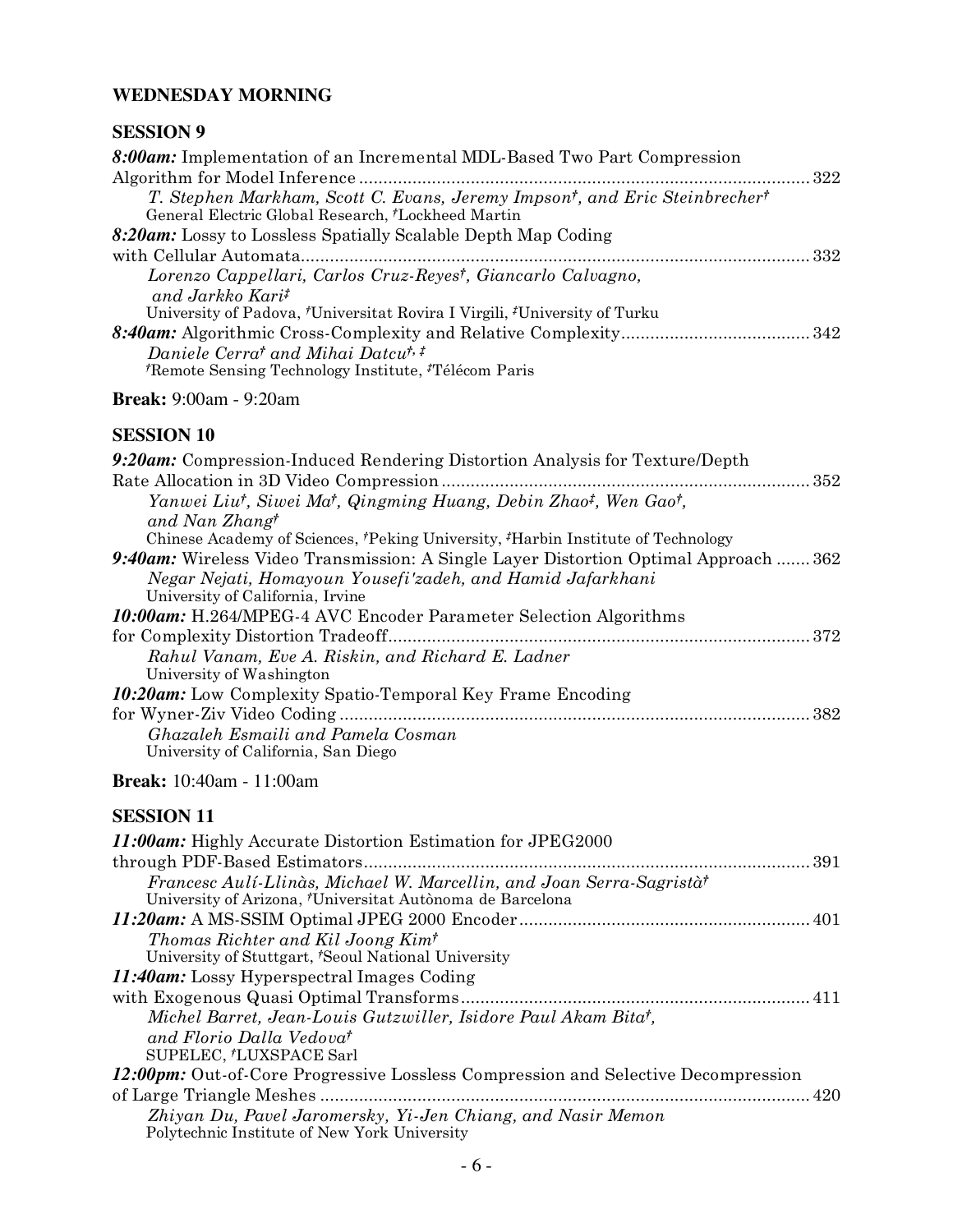## **Poster Session**

(listed alphabetically by first author)

| DCT Domain Message Embedding in Spread-Spectrum Steganography System 433<br>Neha Agrawal and Anubha Gupta                                     |
|-----------------------------------------------------------------------------------------------------------------------------------------------|
| Netaji Subhas Institute of Technology                                                                                                         |
|                                                                                                                                               |
| Cristiano M. Agulhari, Ivanil S. Bonatti, and Pedro L. D. Peres                                                                               |
| State University of Campinas - UNICAMP                                                                                                        |
|                                                                                                                                               |
| Emrah Akyol and Kenneth Rose                                                                                                                  |
| University of California, Santa Barbara                                                                                                       |
|                                                                                                                                               |
| Mohammad Banikazemi                                                                                                                           |
| IBM Thomas J. Watson Research Center                                                                                                          |
| Optimized Source-Channel Coding of Video Signals in Packet Loss Environments 437                                                              |
| Ufuk Celikcan and Ertem Tuncel                                                                                                                |
| University of California, Riverside                                                                                                           |
| Design of Punctured LDPC Codes for Rate-Compatible Asymmetric                                                                                 |
|                                                                                                                                               |
| Feng Cen                                                                                                                                      |
| Tongji University                                                                                                                             |
|                                                                                                                                               |
| Wei-ling Chang, Xiao-chun Yun <sup>†</sup> , Bin-xing Fang, and Shu-peng Wang <sup>†</sup>                                                    |
| Harbin Institute of Technology, <sup>†</sup> Chinese Academy of Science                                                                       |
| Slepian-Wolf Coding of Binary Finite Memory Source Using Burrows-                                                                             |
|                                                                                                                                               |
| Chao Chen, Xiangyang Ji, Qionghai Dai, and Xiaodong Liu                                                                                       |
| Tsinghua University                                                                                                                           |
|                                                                                                                                               |
| Luigi Cinque, Sergio De Agostino, and Luca Lombardi <sup>†</sup>                                                                              |
| Sapienza University, 'University of Pavia                                                                                                     |
|                                                                                                                                               |
| Cornel Constantinescu, Jan Pieper, and Tiancheng Li                                                                                           |
| IBM Almaden Research Center                                                                                                                   |
| Modeling the Correlation Noise in Spatial Domain Distributed Video Coding 443                                                                 |
| Nikos Deligiannis, Adrian Munteanu, Tom Clerckx, Peter Schelkens,                                                                             |
| and Jan Cornelis                                                                                                                              |
| Vrije Universiteit Brussel                                                                                                                    |
| On the Use of Suffix Arrays for Memory-Efficient Lempel-Ziv Data Compression 444                                                              |
| Artur Ferreira <sup>t,#</sup> , Arlindo Oliveira <sup>t,</sup> , and Mário Figueiredo <sup>t,#</sup>                                          |
| <sup>†</sup> Instituto Superior de Engenharia de Lisboa, <sup>‡</sup> Instituto Superior Técnico,<br>INESC-ID, #Instituto de Telecomunicações |
|                                                                                                                                               |
| Daniel Freedman and Pavel Kisilev                                                                                                             |
| Hewlett-Packard Laboratories                                                                                                                  |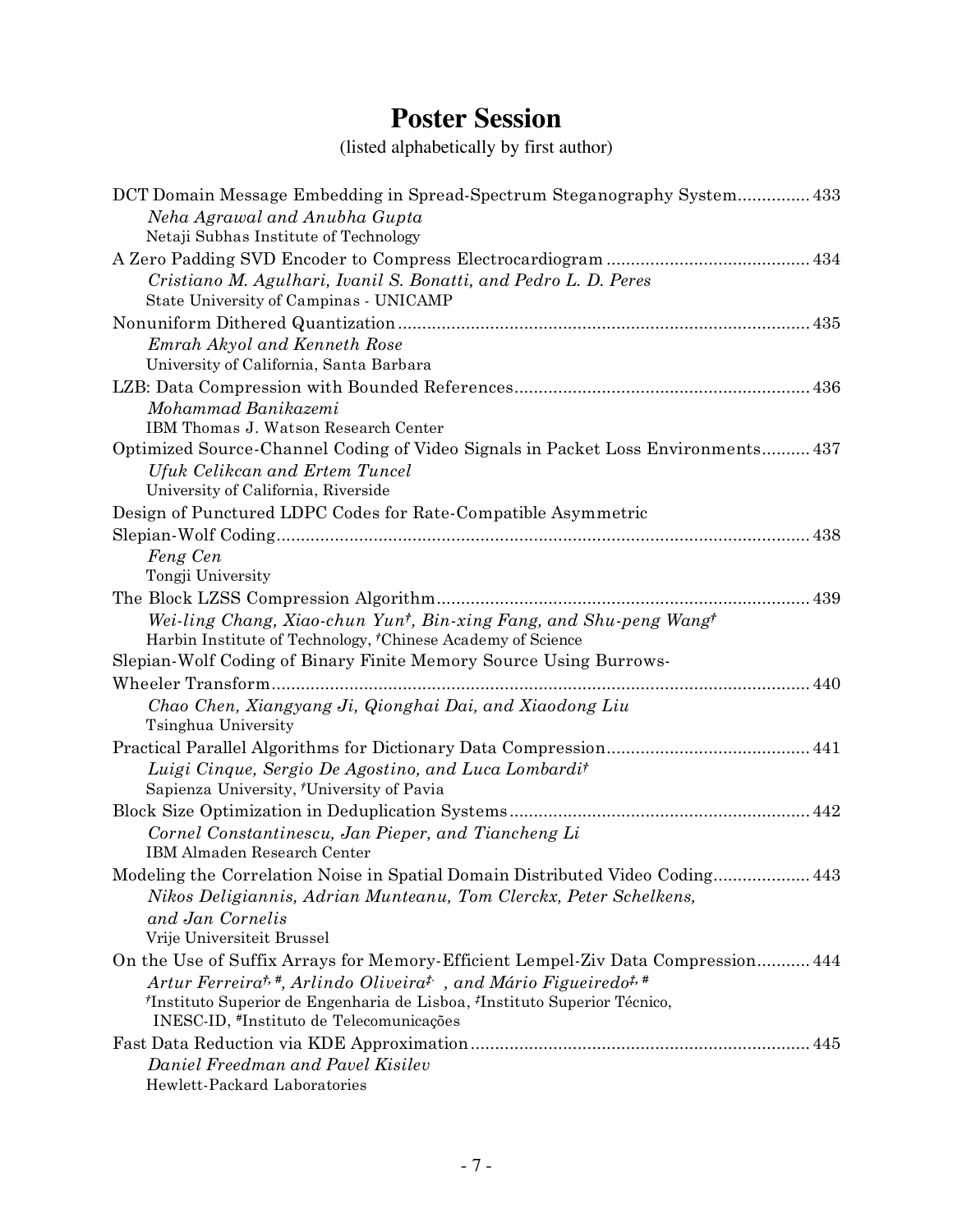| Mihajlo Grbovic and Slobodan Vucetic                                              |
|-----------------------------------------------------------------------------------|
| Temple University                                                                 |
| A Comparative Study of Lossless Compression Algorithms on Multi-spectral          |
|                                                                                   |
| M. Grossberg, I. Gladkova, S. Gottipati, M. Rabinowitz, P. Alabi,                 |
| T. George, and A. Pacheco                                                         |
| <b>CCNY</b>                                                                       |
| Adaptive Rate Allocation Algorithm for Transmission of Multiple                   |
|                                                                                   |
| Ahmad Hatam and Amir H. Banihashemi                                               |
| Carleton University                                                               |
|                                                                                   |
| Takuya Kida                                                                       |
| Hokkaido University                                                               |
|                                                                                   |
| Chanyul Kim, Noel E. O'Connor, and Yunje Oh <sup>†</sup>                          |
| Dublin City University, 'Samsung Electronics, Co.                                 |
| A Fast Partial Distortion Elimination Algorithm Using Dithering                   |
|                                                                                   |
| Jong-Nam Kim, Tae-Kyung Ryu, and Won-Hee Kim                                      |
| Pukyong National University                                                       |
|                                                                                   |
| Masato Kitakami and Kensuke Tai                                                   |
| Chiba University                                                                  |
|                                                                                   |
| Zhongyuan Lai, Wenyu Liu, and Yuan Zhang                                          |
| Huazhong University of Science and Technology                                     |
| Joint Network-Source Video Coding Based on Lagrangian Rate Allocation 454         |
| Xuguang Lan, Nanning Zheng, Jianru Xue, Ce Li, and Songlin Zhao                   |
| Xi'an Jiaotong University                                                         |
| Improving Inverse Wavelet Transform by Compressive Sensing Decoding               |
|                                                                                   |
| Dong Liu, Xiaoyan Sun <sup>t</sup> , and Feng Wu <sup>t</sup>                     |
| University of Science and Technology of China, 'Microsoft Research Asia           |
| New Families and New Members of Integer Sequence Based Coding Methods 456         |
| Daniel Lowell and Dan E. Tamir                                                    |
| Texas State University                                                            |
|                                                                                   |
| Jean-Marc Luneau, Jérôme Lebrun <sup>†</sup> , and Søren Holdt Jensen             |
| Aalborg University, <sup>†</sup> CNRS - I3S                                       |
| Dual-Direction Prediction Vector Quantization for Lossless Compression            |
| of LASIS Data                                                                     |
| Jing Ma, Chengke Wu, Yunsong Li, and Keyan Wang                                   |
| Xidian University                                                                 |
|                                                                                   |
| Miguel A. Martínez-Prieto, Joaquín Adiego, Felipe Sánchez-Martínez <sup>†</sup> , |
| Pablo de la Fuente, and Rafael C. Carrascot                                       |
| Universidad de Valladolid, 'Universitat d'Alacant                                 |